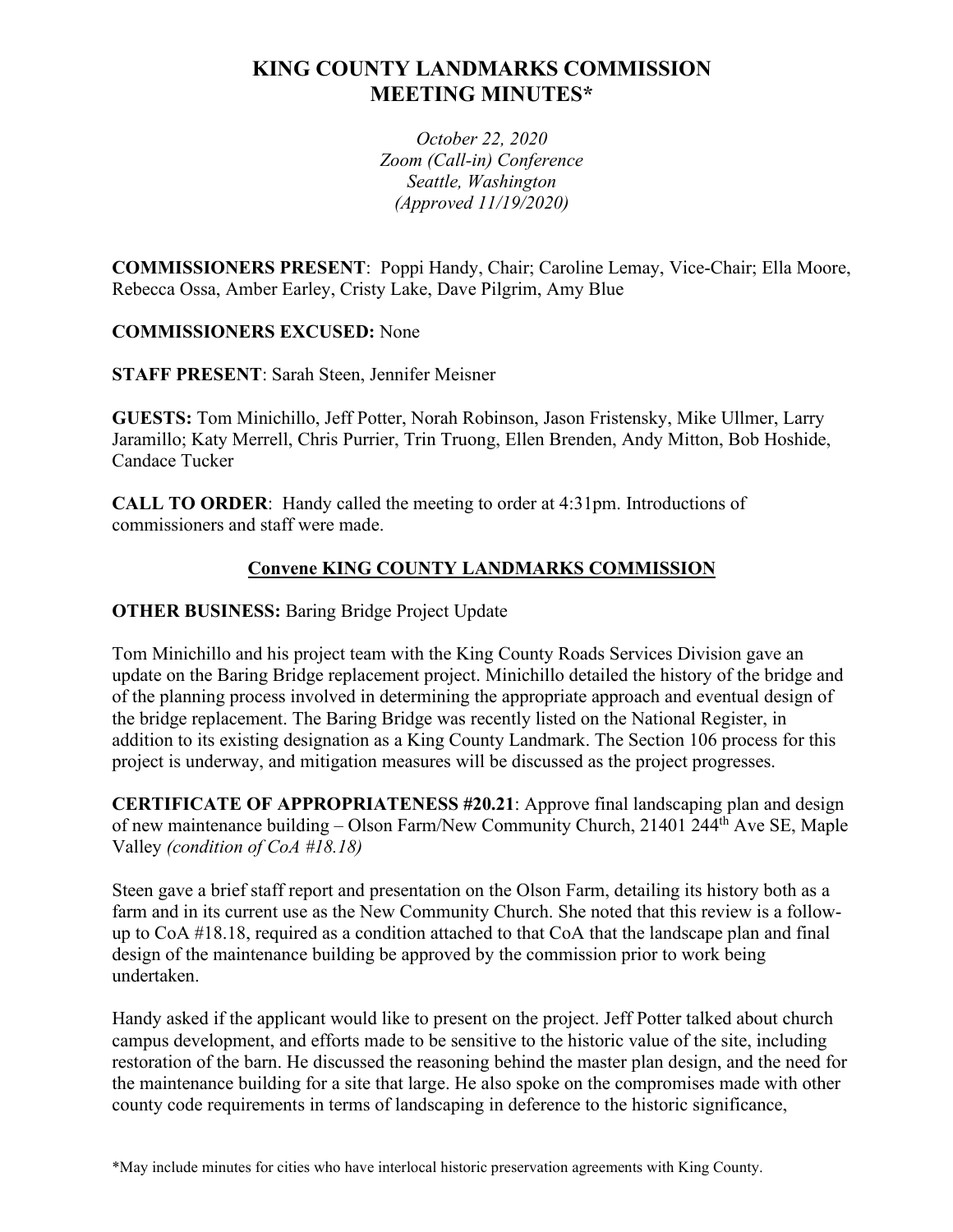King County Landmarks Commission Meeting Minutes October 22, 2020 Page **2** of **5**

including that border trees would be planted in a way to maintain the public sight lines to the historic buildings.

Handy asked if commissioners had any questions for the applicant. Moore asked to clarify the location of the new maintenance shed, if it was visible from Hwy 18. Potter said it was not. Handy noted that it was situated low on the landscape. Earley asked if an archaeological survey had been done on the site. Potter said no, but that they had completed the SEPA review for their project, which included environmental, historic and cultural resources. He said he thought there was no evidence found of resources other than the house and barn, and that King County had not required a survey, though the Muckleshoot Tribe had been consulted per SEPA. Handy and Earley noted their surprise that an archaeological survey wasn't required by the previous CoA. Pilgrim said the site had been extensively altered, with the scale of soil movement involved in building the golf course. Earley said the extensive ground disturbance didn't necessarily eliminate the potential for resources to be found.

Handy asked if there were any additional questions, and if there were members of the public who wished to speak. Potter noted that the CoA being considered was limited to the conditions imposed by the earlier CoA, limited to the landscape plan and the design of the maintenance building. Blue asked if the plan included a new pool house. Potter responded that no, the old pool was too onerous to maintain under current standards, so the plan was to create a landscaped plaza in its place. A future play area is proposed on site west of the mansion at a lower topography.

Noting there were no further questions, Handy closed the public comment period and moved into commission deliberations.

DRC reported that the landscaping was a complicated plan, and some questions had come up about the new maintenance building, which were answered during the meeting. Pilgrim noted the church had been good stewards of the property, and recommended approval of the proposal. He also said the orchard trees had been discussed, and again requested new trees be installed as a reference to what was there before. Lemay stated that she had questions on the extensive circulation on the site, saying the Potter had explained the church use and interconnectedness of the site well. Earley restated her concern for the lack of archaeological survey and was interested in conditioning the CoA approval to require a survey to be performed on areas of the site under consideration. Handy asked Steen to review the prior CoA and meeting minutes from 2018 to review the earlier commission discussion. Earley said she had looked at CoA #18.18, and there was no mention of archaeology. Blue asked for clarification on where the survey would be required, Earley confirmed it would cover the new maintenance building site and the installation of the landscape plan. Other commissioners concurred. Handy asked for additional discussion, hearing none, she called for a motion.

Blue/Earley moved to approve CoA #20.21 as proposed and recommended by the DRC with the condition that an archaeological survey be conducted on the maintenance building site and newly landscaped areas. The motion passed 8-0.

**CERTIFICATE OF APPROPRIATENESS #20.23**: Mitigation tree planting within Willowmoor Historic District – Marymoor Park, 6046 West Lake Sammamish Parkway NE, Redmond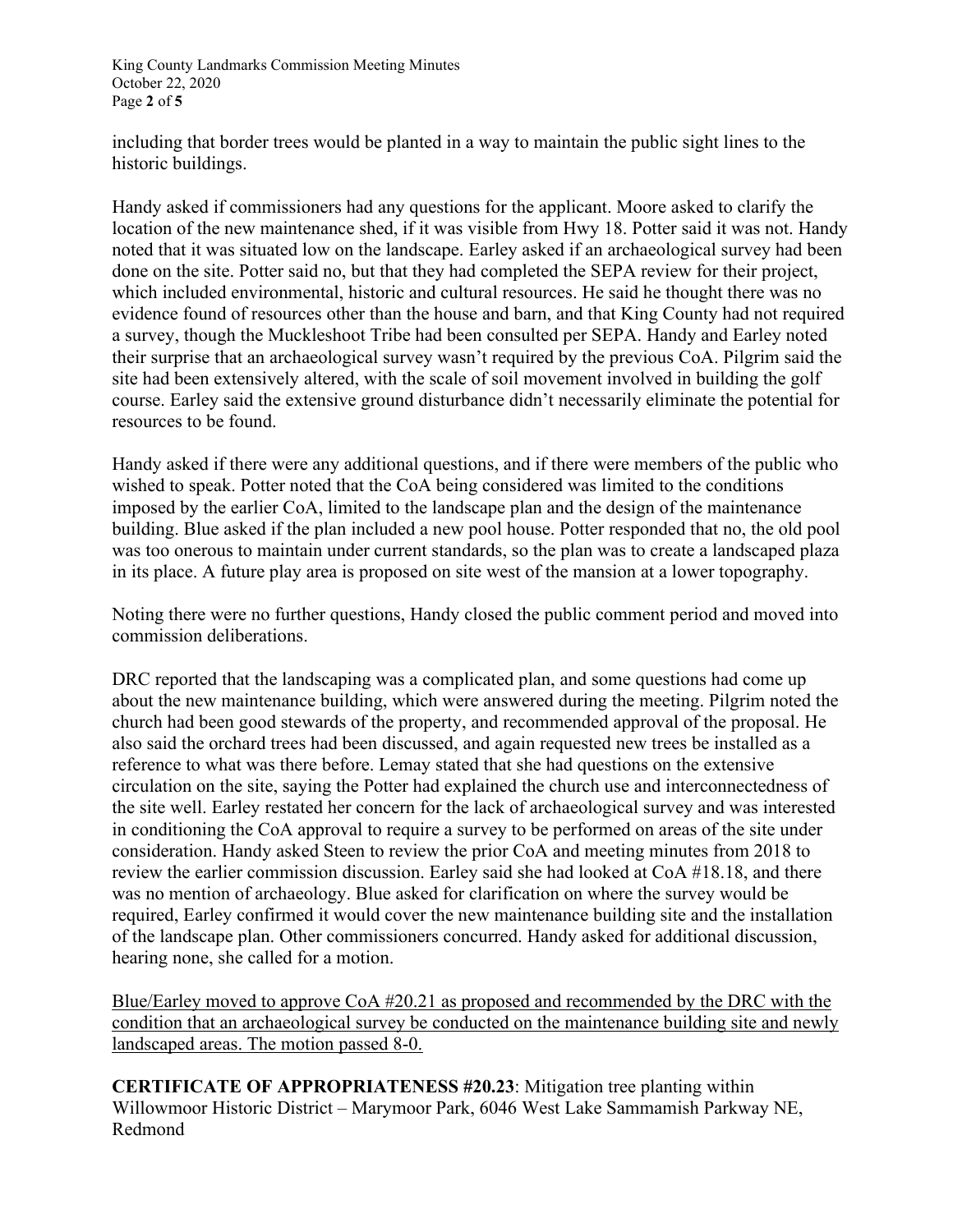King County Landmarks Commission Meeting Minutes October 22, 2020 Page **3** of **5**

Steen gave a brief staff report and presentation on Marymoor Park, with details on the historic district within the park, reviewing the mitigation tree plan locations and scope. A Sound Transit project on the north end of the park resulted in the removal of trees, triggering a mitigation requirement to plant trees elsewhere in the area. This proposal involved augmenting existing stands of trees in the northeast area of the historic district with trees planted to satisfy the mitigation requirement.

Handy asked if the applicant wished to present on the proposal. Ullmer explained the Sound Transit project in more detail and noted the targeted locations for mitigation trees. Handy asked if the viewshed toward the Clise Mansion had been considered when the tree locations were determined. Robinson stated that the plantings were focused around the existing groves, which shouldn't negatively impact the view corridors within the historic district. Lemay asked how the trees would be irrigated. Ullmer said water bags placed around the base of the trees would be used for three years.

Handy asked if any members of the public wished to speak on the project. Hearing none, she closed the public comment portion and requested commissioner deliberation. Commissioners agreed the proposal seemed fairly straightforward, so Handy called for a motion.

Blue/Ossa moved to approve CoA #20.23 as proposed and recommended by the DRC. The motion passed 8-0.

## **PUBLIC COMMENT:** None

**HISTORIC PRESERVATION OFFICER'S REPORT:** Meisner reported on the upcoming (first ever) virtual John D. Spellman Awards program. HPP partnered with KCTV to produce short videos profiling the awardees and new landmark designations around the county and is expected to air in early November or December. Next year commissioners will be invited to take an active role in the Spellman Awards program. Meisner also reported on the slate of new commissioners moving forward in the appointment process. Four commissioners have been recommended to assume the three positions now reaching their term limits and one seat which has been vacant for some time.

#### **ANNOUNCEMENTS:** None

**ADJOURN:** The KCLC was adjourned at 5:32 pm.

## **Convene NORTH BEND LANDMARKS COMMISSION**

## **SPECIAL COMMISSIONER:** Gardiner Vinnedge

**CITY STAFF PRESENT:** None

**GUESTS:** None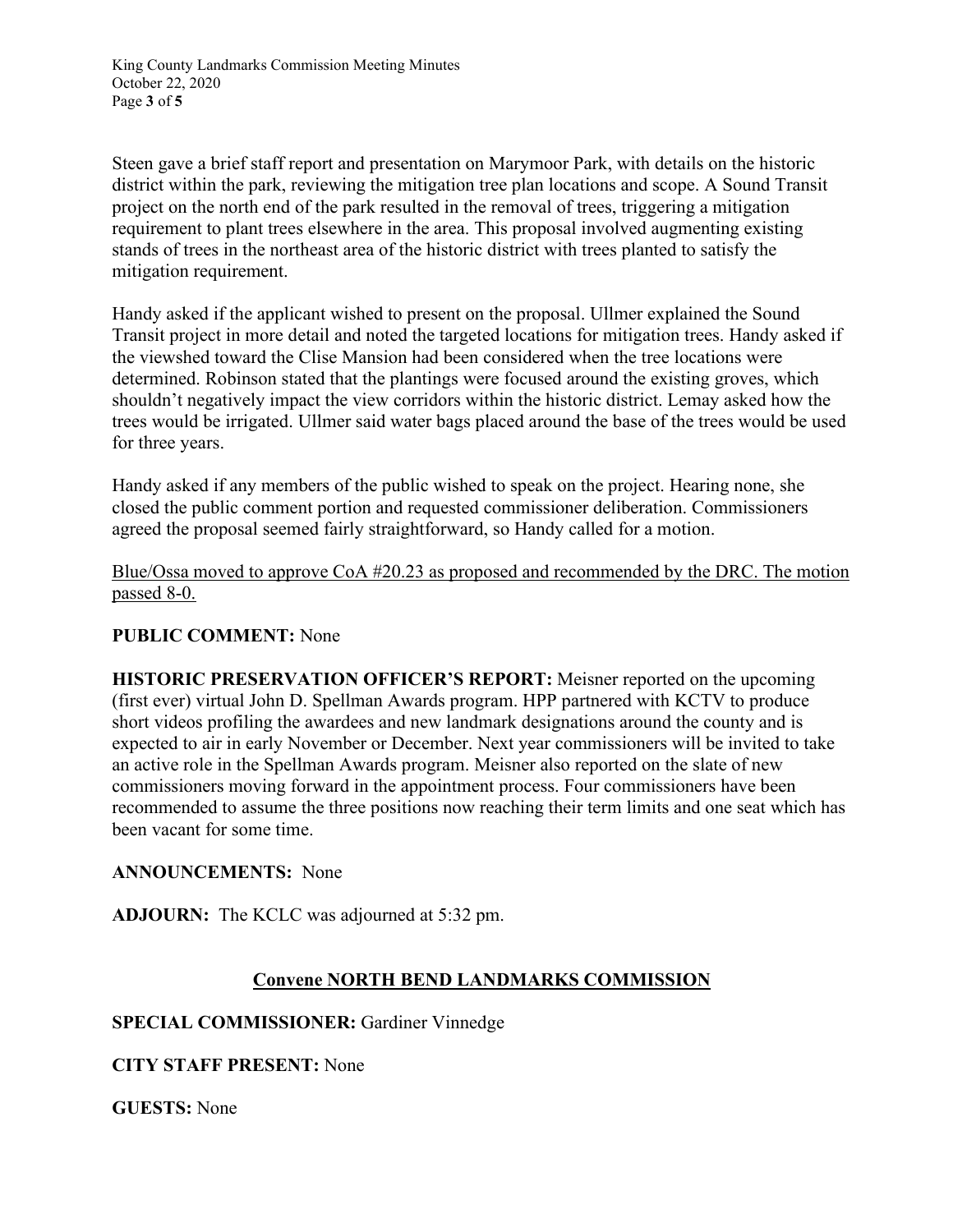**CERTIFICATE OF APPROPRIATENESS #20.22:** Phase 2 park development plan, including parking, visitor access, circulation paths, new barn construction - Tollgate Farm, 901 Bendigo Blvd N, North Bend.

Steen gave a brief staff report on the history of the Tollgate Farm and the phased redevelopment project Mount SiView Parks has undertaken to create an active community park on the farmstead. She noted specifically the complex history of the site and the importance of potential archaeological resources. Steen also reviewed the design of the new barn planned for the site, and the parking and circulation paths in detail.

Handy asked if the applicant wished to speak on the proposal. Mitton introduced the project design team and presented detailed visual slides on the proposed design and materials intended for the second phase of the project. The purpose of the project is to create agricultural-based community experiences, in addition to enhancing the popular trail use in the area. A new barn and food production areas served by a 15-stall parking lot and enhanced access drive into the farmstead. Mitton showed maps of the site and photos of existing conditions, explaining known historic and suspected pre-contact sites, as well as the different proposed uses. He noted that a cultural resources survey is currently underway, and that the project team has been working closely with the Snoqualmie Tribe in its planning efforts. Mitton then offered additional details on access, parking and circulation plans and proposed materials, noting that most of the hard surfaces will be reinforced turf and permeable pavers to lessen the impact of solid asphalt or concrete. Mitton went on to describe proposed site lighting, locations of a kitchen garden, an ethnobotanical garden based on traditional Snoqualmie foods, a corral and types of associated fencing.

Bob Hoshide presented the design of the new barn, describing architectural details and the barn's relationship to the community park amenities and uses.

Handy asked if the commissioners had questions for the applicants. Lemay asked about wood siding had been considered rather than hardiplank. Hoshide noted that the house had historic wood siding which had been repaired during restoration. The wood was expensive, and less durable than hardiplank. Moore asked if the dimension of the house's wood siding and barn hardi siding was the same. Hoshide said they were similar, and the difference wouldn't likely be overt. Pilgrim asked where the water funneled by the gutters and downspouts would be directed. Mitton said they were working with the geotechs to develop a water management system. Lake asked how deep the excavation would need to be for the parking lot. Mitton answered that it would be between 10" to 18" depending on stormwater requirements. He noted the barn would be constructed on pin foundations because of the soils, so excavation there will be minimal. Earley asked if the excavation permit from the state included an archaeological component. Mitton said yes. Moore asked about the cultural resources study due in December, and whether it would affect the CoA process. Steen said that the study would be included with the property files and did not need to be completed prior to the CoA review.

Lake noted that the 1850s road was realigned in the 1930s with the highway, and the old bridge over the creek removed. Some remnants may be located within the project area. Pilgrim asked about the cemetery Lake had mentioned. Lake said she had found reference of a cemetery in 1950s newspaper article behind the original Tollgate store building, but not located precisely. She wanted the project team to be aware there may be a historic cemetery in the area. Mitton said they